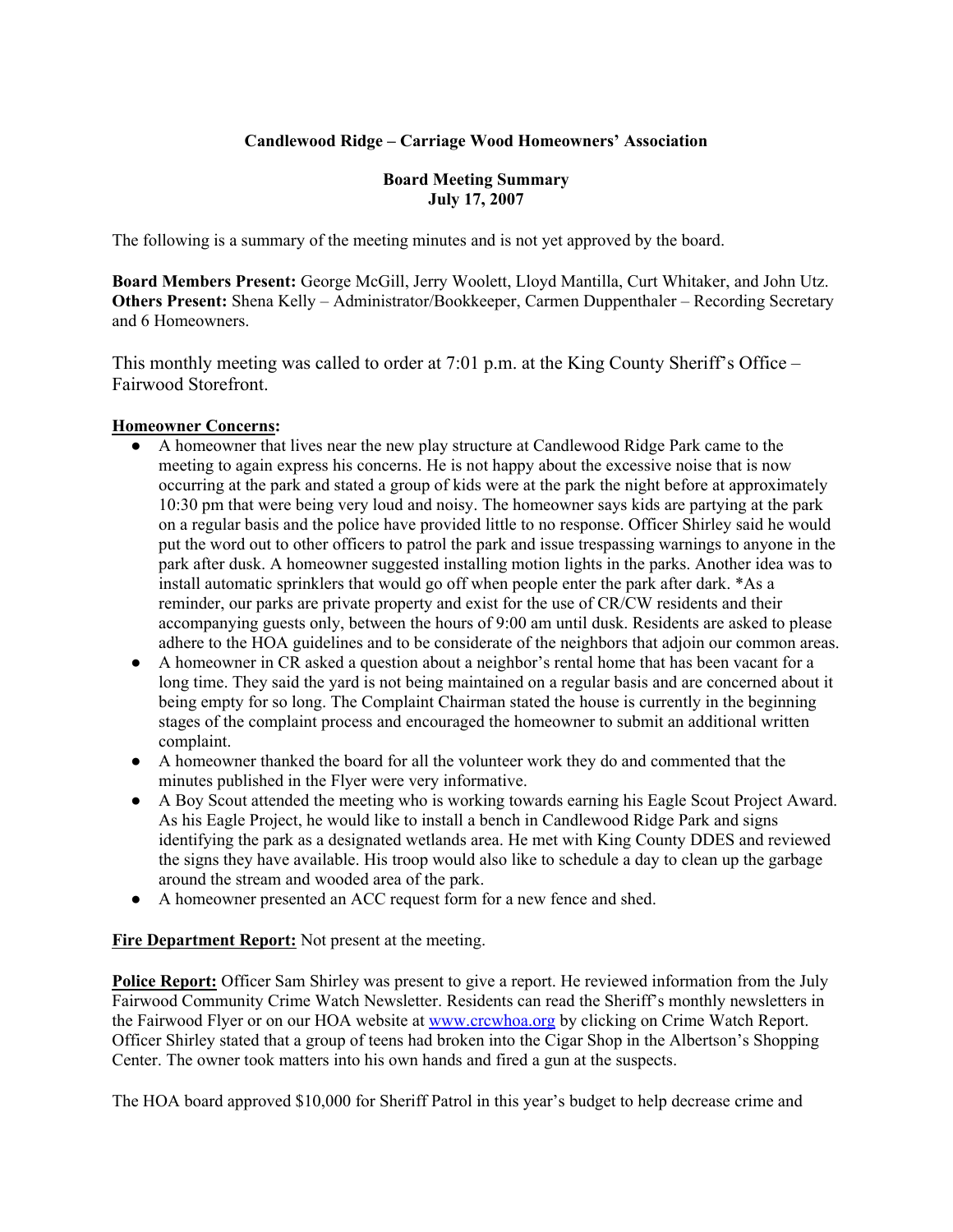vandalism in our neighborhood. Random patrolling have began in both the CR and CW neighborhoods. Officer Shirley stated he had issued several parking citations to residents who have parked their cars up on the sidewalk. Several warnings have also been issued to speeding cars and a log is being kept of the offenders. Drivers that are pulled over a second time for speeding will result in a ticket. Officer Shirley stated it was pretty quiet in our parks on July 4<sup>th</sup> and had no major incidences to report.

**Approval of Last Month's Minutes:** A motion was made to approve the June board meeting minutes as written. It was seconded and passed. Signing of the minutes took place by the board.

# **Old Business:**

• \*The CR/CW Neighborhood Summer Picnic is scheduled for Saturday, August 11<sup>th</sup>, 2007 from Noon to 4:00 pm at Carriage Wood Park! The CR/CW HOA will provide Jumping Toys & BBQ Hotdogs at the event. Bring your own Picnic Lunch, Blankets, Frisbees, Yard Games, Sunscreen, etc. and join your neighbors at Carriage Wood Park for an afternoon of fun. Volunteers are needed for set-up and take down. Contact Jerry via email at  $info@crcwboa.org$  to help.

# **New Business:** None.

#### **Common Areas Report:**

- The board continues to carry on a dialogue with the county concerning repairs/replacement of the fence around the retention pond located along SE 184<sup>th</sup> St. in CW. The county removed the old wood fence and decided to install a new fence. Installation date is unknown. Based on past communication, it will likely be replaced with a chain link style fence.
- The City of Seattle cut down one large tree near the asphalt path along the west side of the pipeline right-of-way in CR Park to prevent the tree from falling and damaging power lines. In response to a call from the Common Area Maintenance Chairman, they cut down the 15' stump left behind by the original trimming crew and removed all logs.
- Water at the two parks and the main entrance to CR was turned on July  $5<sup>th</sup>$ . Canber then checked out the sprinkler systems and had to replace some of the sprinkler heads. Watering is presently occurring 4 days a week for about 30 minutes.
- Canber has been asked to clean up the area along the edge of the retention pond located in the northeastern corner of CR.
- The HOA received an email from a homeowner that yellow jackets were stinging people near the new playground equipment at the south end of CR Park. Neither the yellow jackets, nor their nest could be located during several subsequent visits to the location.
- This year there were very little firework debris and no noticeable damage from them in our parks. The HOA would like to thank everyone who observed the "No Fireworks in the Park" policy.

**Architectural Report:** 24 new ACC request forms were received since last months meeting as follows:

- 2 Fences
- 9 House Paint
- 1 Window
- 7 Roofs
- 1 Mailbox Stand
- 3 Landscaping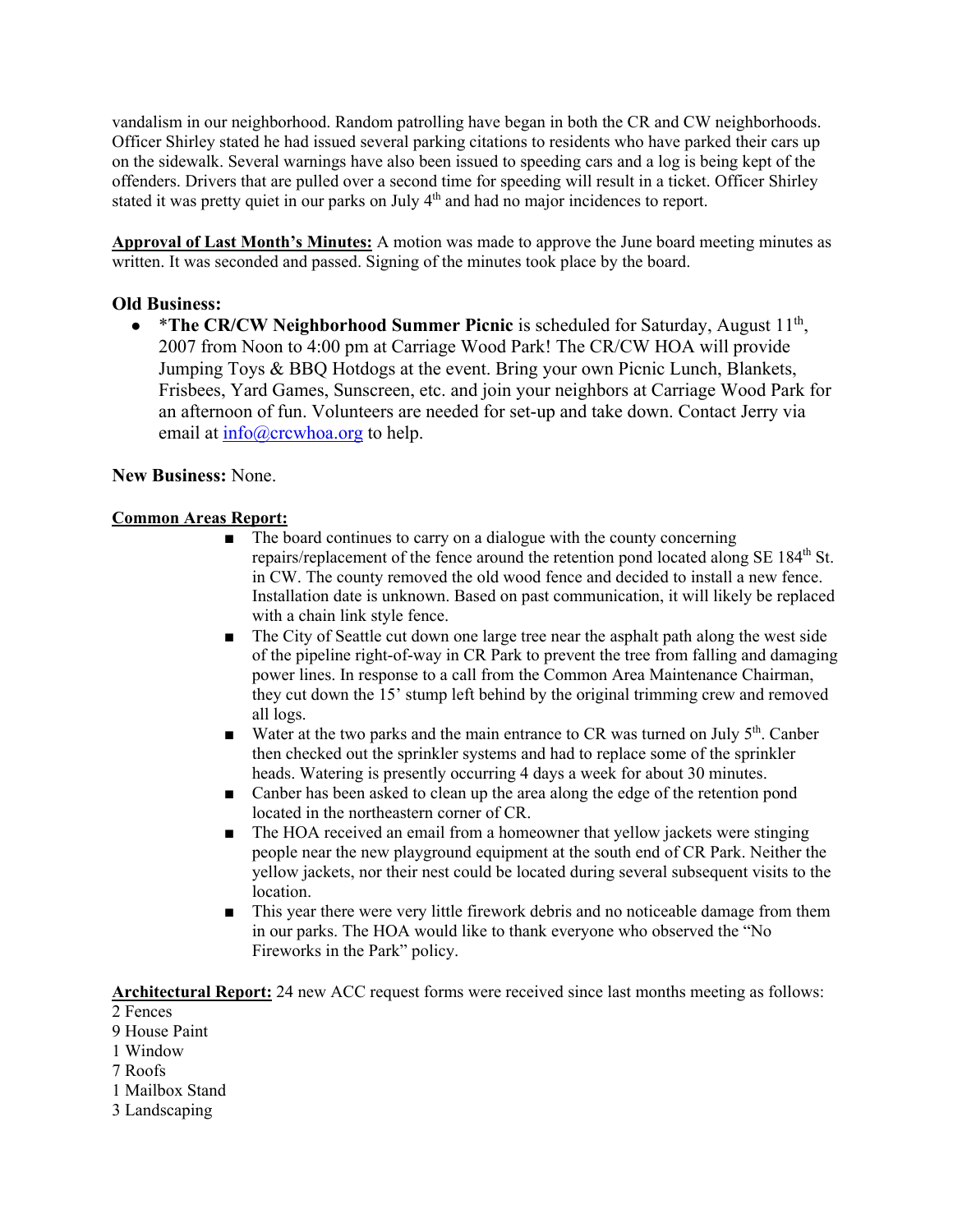#### 1 New Siding

Three warning/reminder letters were submitted to homeowners who began projects without first submitting an ACC Request Form and receiving approval for their projects. Failure to submit the form can result in a \$100 non-recurring fine.

A new CR/CW HOA Architectural Control Request Form is now available for homeowner use on our website at www.crcwhoa.org. All architectural Control Request Forms need to be signed and submitted by mailing to the HOA address at P.O. Box 58397, Renton, WA, 98058. Email request forms will not be processed.

As a reminder, it is the homeowner's responsibility, not the contractor, to insure an ACC request signed by the homeowner is submitted and approval received prior to commencing external home improvement projects. A \$100 fine can be imposed for not following this procedure. The ACC has up to 30 days to respond to an ACC request but tries to respond much sooner. It is recommended that if a response to an ACC request has not been received within two weeks, the homeowner contact the ACC Chairperson via email at architecture@crcwhoa.org or by leaving a voice message at 425-227-4227. ACC request forms can be found in the Fairwood Flyer or on the HOA website at www.crcwhoa.org.

**Complaints Negotiations Report:** Since last meeting, 19 new complaints were received that included:

- 15 Yard Maintenance
- 1 House Maintenance
- 2 Vehicles
- 1 Garbage Can & Basketball Hoop

24 additional complaints are pending and are in the complaints process. 10 complaints are now closed. 3 homes are accruing fines for being non-compliant. 11 closure letters were sent out thanking homeowners who resolved their complaints.

As a reminder, all complaints must be received in writing and signed by the author. Your name, address and phone number must be included on the written complaint so the HOA can notify you that the issue is being addressed. You may then mail your complaint to the HOA address at P.O. Box 58397, Renton, WA, 98058. The HOA will keep confidential, to the full extent of the law, all personal information that is submitted, including the complainant's name. Complaint forms can also be found on the HOA website at www.crcwhoa.org.

#### **Legal and Insurance Report:** Nothing new to report.

**Treasurer's Report:** The June Budget Comparison and Capital Improvement Fund reports were presented and briefly discussed. A billed arrived from State Farm, the HOA insurance company, and the insurance premium only went up 20 cents from last year.

Joelle Hinterburger has resigned as HOA Treasurer but will continue as Board Member at Large. A motion was made to elect Jerry Woolett as the new Treasurer for the remainder of 2007. It was seconded and passed by the board.

# **Committee Reports:**

# **Rules & Regulation (R&R) Committee –**

• The Leasing/Rental of Homes R&R was submitted to the homeowners for their review and comments. It has been revised slightly based on homeowner comments. A motion was made to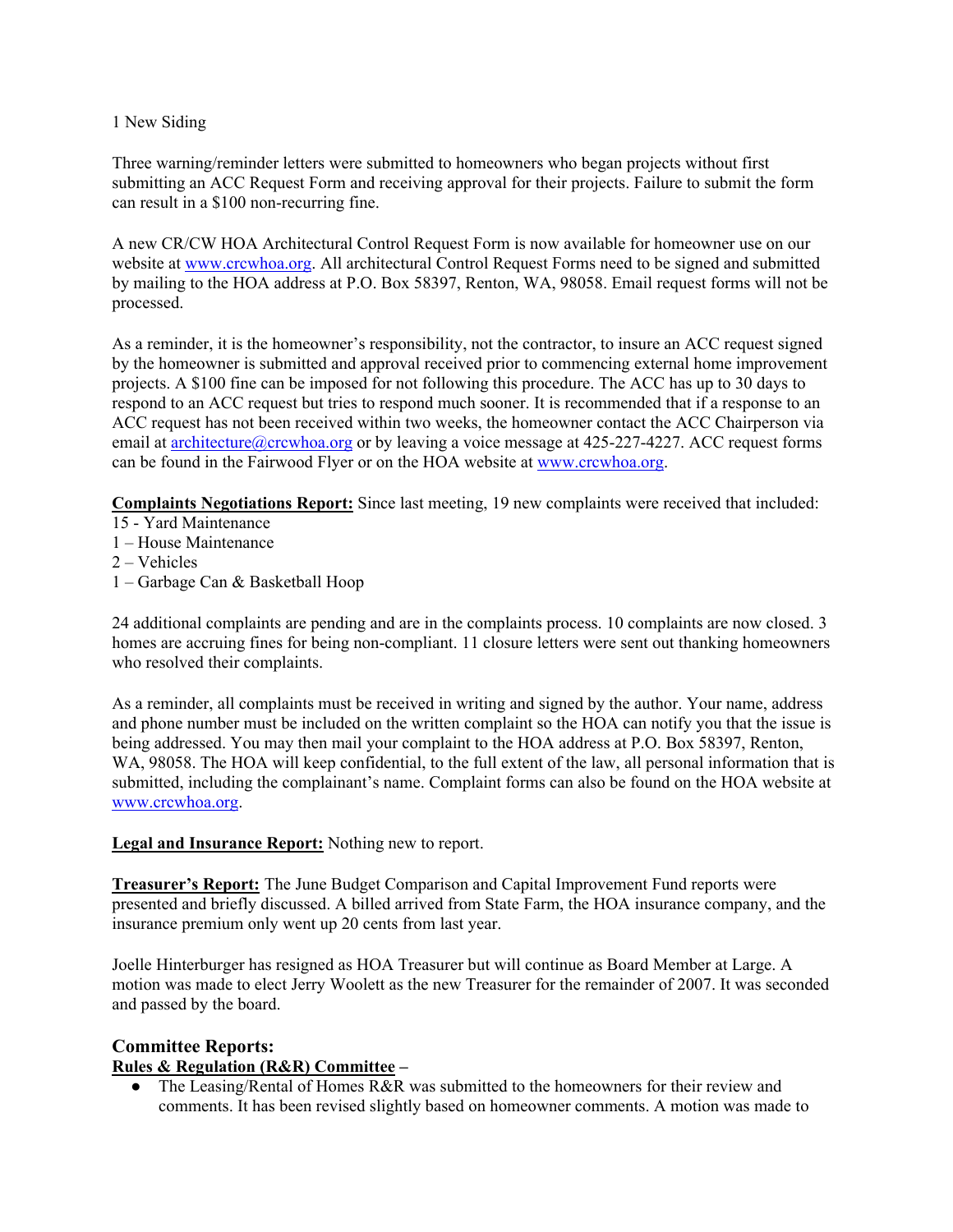accept the revised version of the Leasing/Rental of Homes R&R as written. The board passed the motion. Signing of the document took place. The final approved document will be mailed out to homeowners.

• The special meeting to vote on accepting the Bylaw Amendments was held in conjunction with this our regular meeting. An overview was given of the amendments. 82 proxy votes were received plus there were 10 voting homeowners at tonight's meeting, for a total of 92 votes. A majority of at least 85 votes were needed to pass the amendments. A motion was made to accept the Bylaw Amendments as written. The motion was passed by a vote of 92-0.

**Park Usage Committee** – No report this month.

**Capital Improvement Committee** – A proposal has been received for removal of the old basketball court concrete slab in Carriage Wood Park and replacement with a new concrete slab that would have a two sided basketball hoop in the center. Total proposed cost came to \$23,325 plus tax. Repair of the existing concrete slab was considered but repairs would only be temporary and would need to be redone within 5 years. The new arrangement, if approved would provide two half courts. This is a project that could be considered for implementation next year. Completion of the concrete path repairs in Candlewood Ridge Park is also a possible project for next year.

**The Welcoming Committee** – If you are new to the neighborhood and would like an HOA information packet, call the HOA phone number at (425) 227-4227 and leave a voice message or send an email request to info@crcwhoa.org.

**Block Watch Committee** – If you are interested in resurrecting this important committee please contact the HOA. Volunteers for block watch captains are needed. (425) 227-4227. You can also call the King County Sheriff's Office Fairwood location at (206) 296-3846 to get information on setting up a Block Watch Program.

**Special Topics:** Visit our NEW Website and contact the HOA via Email at: Web - www.crcwhoa.org Email – info@crcwhoa.org

A motion was made to adjourn the meeting at 8:55 p.m.

# **Next Board Meetings:**

- August 21, 2007
- September 18, 2007
- October 16, 2007

Meetings are usually held at **7:00 p.m.** at the Sheriff's Office, Albertson's Shopping Center. All Homeowners are welcome to attend. (425) 227-4227

# **Candlewood Ridge / Carriage Wood Announcements & Reminders**

\***The CR/CW Neighborhood Summer Picnic** is scheduled for Saturday, August 11th, 2007 from Noon to 4:00 pm at Carriage Wood Park! The CR/CW HOA will provide